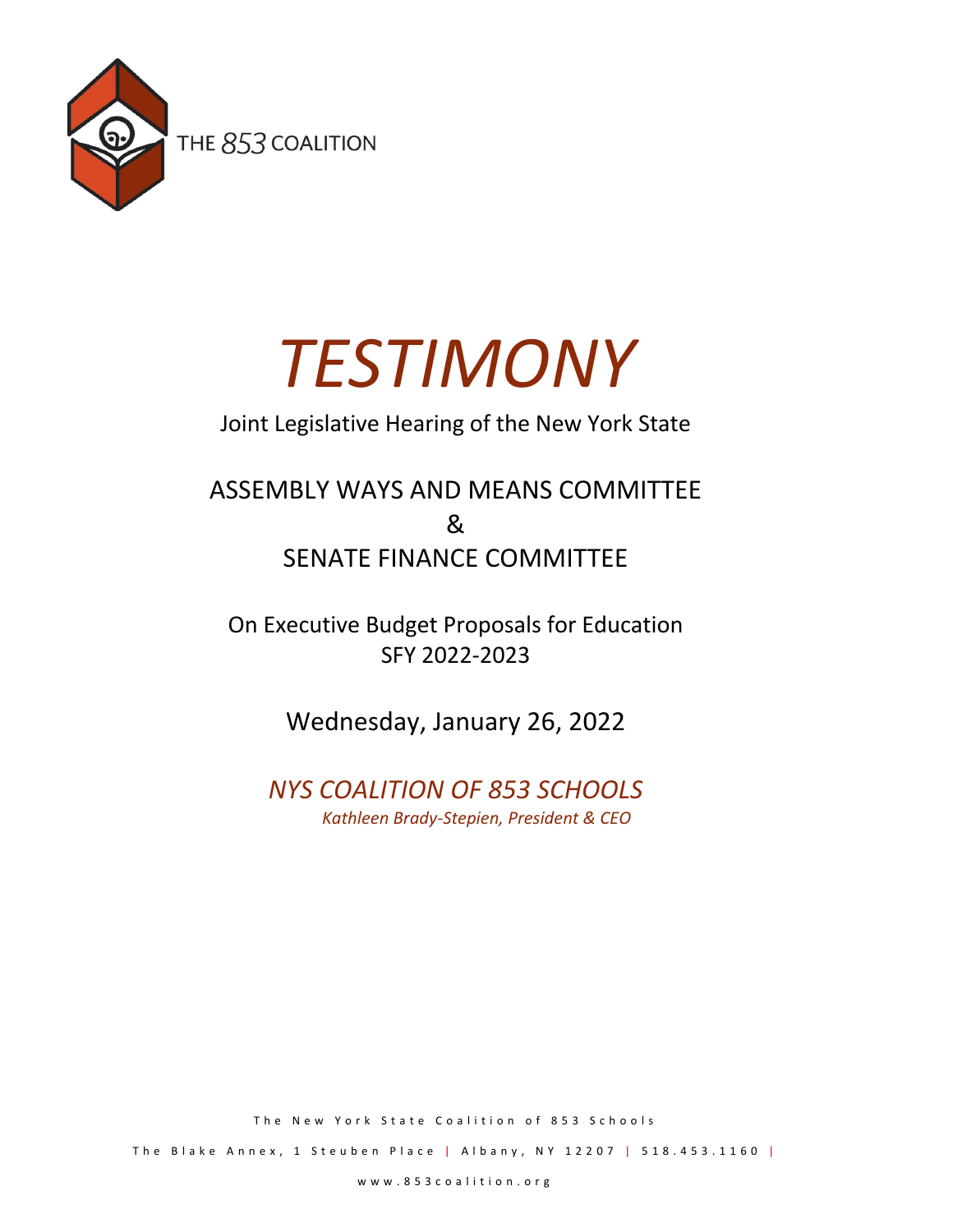Thank you for the opportunity to address you today. My name is Kathleen Brady-Stepien. I am the President and CEO of the Council of Family and Child Caring Agencies and the New York State Coalition of 853 Schools.

### **TUITION RATE METHODOLOGY**

To begin, I would like to express our membership's appreciation for your long-standing support of school age special education schools, otherwise known as "853 schools." Ten years ago, after 6 years of zero percent growth to our funding, the Legislature recognized the need to advocate for our students during the budget process rather than rely on the Executive's administrative tuition rate process. It is because of your advocacy that students with disabilities educated in 853 schools began to be supported on par with their peers attending public schools.

Last year, when the prior administration broke with past practice and failed to approve growth for our students on par with the public school districts, this Legislative body responded and unanimously passed legislation to require that annual growth to the tuition rate methodology be authorized at the same level as growth provided to public school districts. While this legislation was ultimately vetoed by Governor Hochul, we appreciate that your leadership and support led to a commitment in this year's Executive Budget for an 11% COLA, a growth factor to be applied to our tuition rate methodology in the upcoming school year.

Your advocacy remains critical today. This one-time 11% investment will not strengthen the fiscal viability of our schools until comprehensive tuition rate methodology reform is realized and a commitment to growth on par with school aid growth is made to our special education students. Our Coalition has long advocated for reforms to the special education tuition rate methodology, which is currently unable to appropriately support the education and related services our students are entitled to and deserve. As you well know, our schools are struggling to recruit and retain special education teachers and staff, and costs have increased. Our students' needs must be met through a strong partnership with the state in addressing underfunding and the challenges inherent in the tuition rate methodology.

The Coalition is recommending short term amendments to the tuition rate methodology to protect against negative impacts of fluctuations in revenues and expenses related to the pandemic, as well as the significant workforce challenges our schools face. In tandem with these short term amendments, we are requesting that the Legislature support the New York State Education Department's request for funds to reform the tuition rate